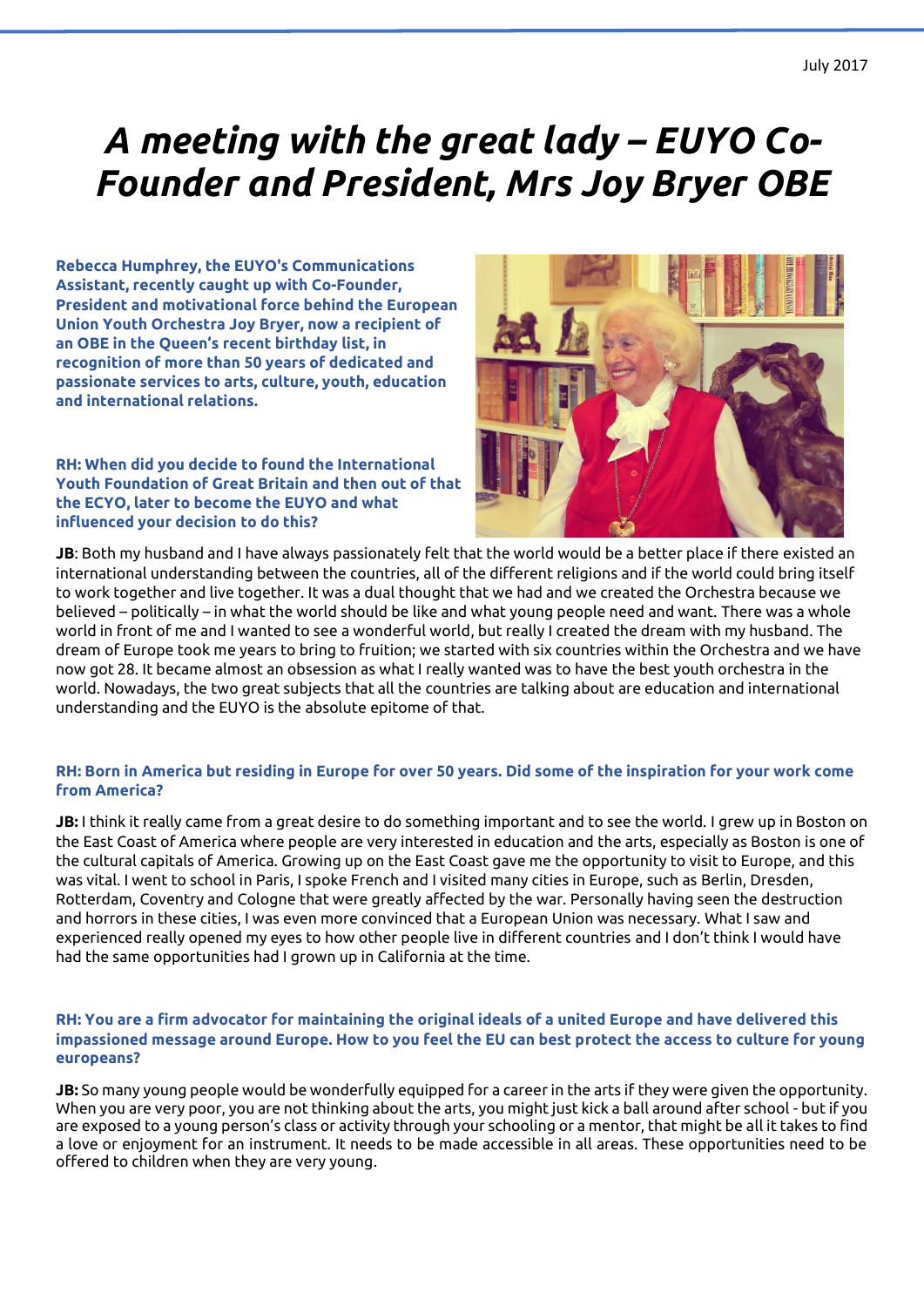

*Mrs Bryer with President Chirac & Sir Edward Heath in 1978*

#### **RH: You have had extensive experience working with professional musicians throughout your career. What was your most memorable moment or highlight over the last 50 years?**

**JB:** I have many highlights in my years with the Orchestra but a few of these stand out in particular. During one of the Orchestra's summer tours, an enormous earthquake happened unexpectedly in southern Italy when the Orchestra was due to give a concert but sadly the concert hall had been destroyed in the earthquake. Claudio Abbado – thinking of his people, as he was very patriotic and very concerned went into a cinema that was still standing in the town and gave a concert there. We raised thousands from his concert and used this money to buy instruments to help the young people that were at school. Another time in 1996, when the Orchestra were due to perform in Paraguay concert hall, however when

we got there it had very recently sadly recently burnt down. So myself and Vladimir Ashkenazy walked around the area and came across a little Spanish church and we talked a local lighting firm into putting lights outside of the church. Soon a performance took place and people gathered to watch it – it was all very spontaneous. The whole Orchestra was then invited to the President's palace later that night.

#### **RH: What are your hopes for EUYO in the next few years?**

**JB:** Above all, I would like to see the Orchestra continue to travel and perform and unite young players which is what it does best. And I would like to see Europe and the rest of the world working together in peace and harmony in the way that the EUYO does. I would like to see the continents imbue culture into youngsters and to light to earth with education, just as the EUYO does.

## **RH: Would you like to give any advice to young musicians and creatives of today?**

**JB:** Finding a job as a musician is very difficult. If it were me I would be at the back door of every orchestra at every concert. You have to work harder than ever these days, attend all the concerts, absorb all the music, meet the local conductor and go to the places where musicians gather. I think it's marvellous when young players form their own quartets and chamber music groups outside of the orchestra (as has happened many times with the EUYO) because they can then go on to continue inspiring audiences with their music. I am always amazed when I look at the alumni from EUYO. Many become famous and have quartets, meet up after school and play together and take on extra jobs. Circumstances might be difficult but it can all be possible when you put your mind to it.



*Mrs Bryer with Sir Edward Heath, Herbert von Karajan and Anne-Sophie Mutter in Courchevel, France*



*Mrs Bryer and Claudio Abbado with Pope John Paul II*